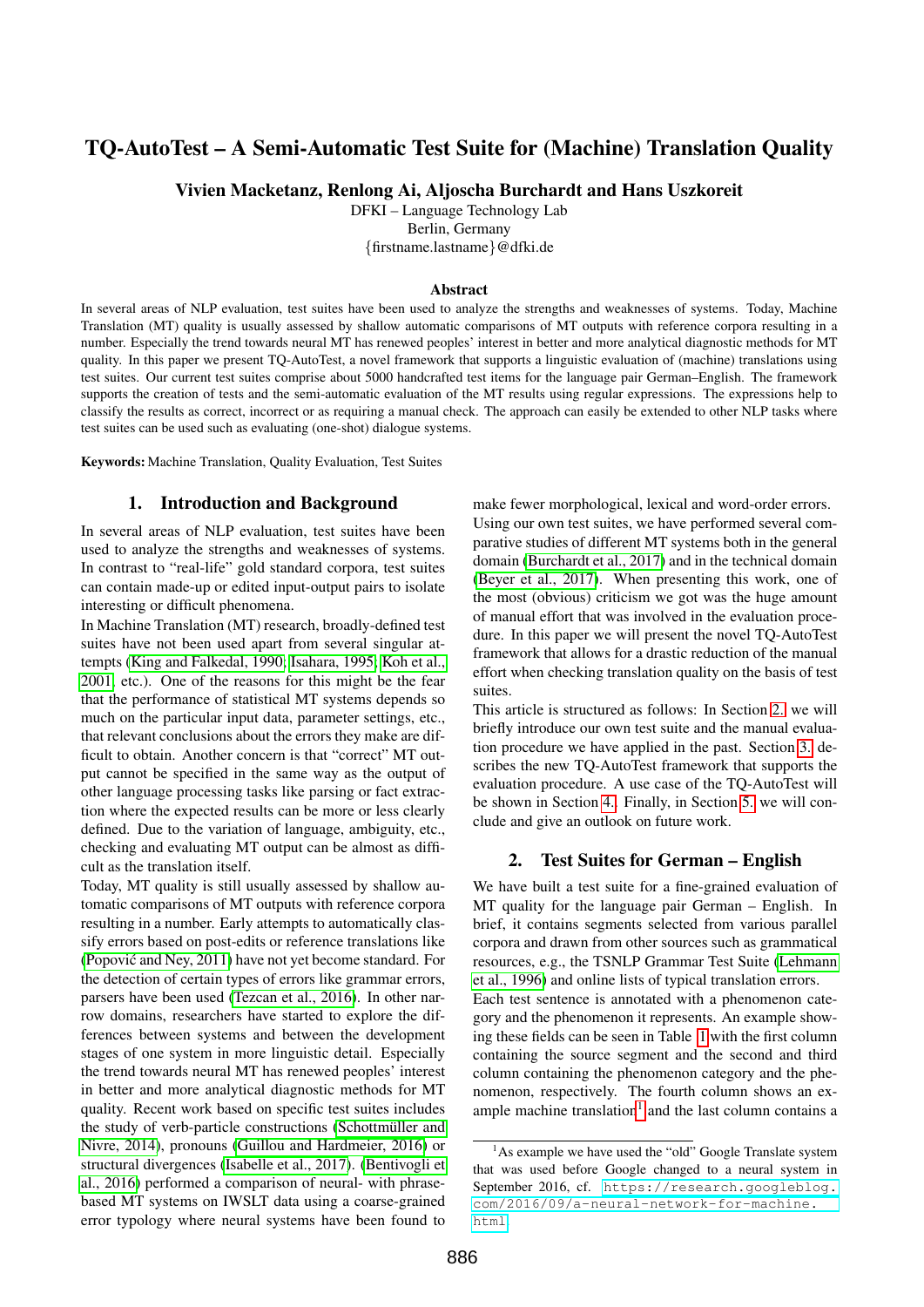post-edit of the MT output that is created by making as few changes as possible.

In our latest version of the test suite, we have a collection of about 5,000 segments per language direction that are classified in about 15 categories (most of them similar in both language directions) and about 120 phenomena (many of them similar but also some differing, as they are languagespecific). Each phenomenon is represented by at least 20 test segments in order to guarantee a balanced test set. The categories cover a wide range of different grammatical aspects that might or might not lead to translation difficulties for a MT system.

#### <span id="page-1-2"></span>2.1. Manual Evaluation Procedure

In order to evaluate a system's performance on the categories in the test suite, we concentrate solely on the phenomenon in the respective sentence and disregard other errors. This means that we have to determine whether a translation error can be linked to the phenomenon under examination or if it is independent from the phenomenon. If the former is the case, the segment will be validated as incorrect. If, however, the error in the translation cannot be traced back to the phenomenon, the segment will be counted as correct.

When conducting the manual evaluation, the system outputs were automatically being compared to a "reference translation", which is, in fact, the post-edit of the Google Translate output, as those were the very first translations to be generated and evaluated when we started building the test suite. In a second step, all the translations that did not match the "reference" were manually evaluated by a professional linguist since the translations might be very different from the Google post-edit but nevertheless correct. This is also the reason why we refrained from creating an independent reference. As a consequence, we cannot compute automatic scores like BLEU. However, we do not see this as a disadvantage as with the test suite we want to focus rather on gaining insights about the nature of translations than on how well translations match a certain reference.

Nevertheless, this manual evaluation is a very timeconsuming process, especially when dealing with such a large dataset and different MT systems, thus, we decided to come up with a semi-automatic solution, i.e., the TQ-AutoTest.

# 3. The TQ-AutoTest Framework

<span id="page-1-0"></span>With the test suite growing bigger over time, we decided to implement a framework that facilitates the evaluation procedure by automating the analysis. Therefore, we built the TQ-AutoTest. In order to include as many correct translations options as possible, the TQ-AutoTest is based on regular expressions (cf. Section [3.1.\)](#page-1-1). Currently, the automation is almost fully completed for the language direction German→English and we are working on expanding and completing the other language direction.

Presently, the TQ-AutoTest exhibits the following features (described in further detail in the following Sections): data preparation; upload report; view report; compare engines; regular expression evaluation; expand, edit and query database (cf. Figures [2](#page-3-0) and [3\)](#page-3-1).

With these functions, the TQ-AutoTest can be used for different purposes: You can not only test a system's performance with regard to the linguistic phenomena but also compare the performance of different systems/system types or track changes within one system's performance. By doing so, you can test the system(s) either on all phenomena, or just a selection of the phenomena. To prevent overfitting or cheating, we will not publish the test items. Before sending them to colleagues who want their engines tested, we use a mechanism for scrambling the test segments with a large amount of "distractor" segments.

## <span id="page-1-1"></span>3.1. Regular Expressions

The foundation of the evaluation with the TQ-AutoTest are regular expressions. With the help of these patterns, we try to cover as many correct translations as possible. In line with our manual evaluation procedure briefly described in Section [2.1.,](#page-1-2) the regular expressions only focus on the part of the segment that is under investigation, i.e., the respective phenomenon. Since all other mistranslations that cannot be related to the phenomenon are ignored, it is not necessary for the regular expressions to cover the whole sentence.

The process of creating the regular expressions was thus very complex and elaborate. They have been built manually by a linguist, supported by a professional translator. The regular expressions are based on MT outputs that had been generated before and were then expanded by experience, e.g., which correct/incorrect translation could be expected for a source segment. Considering that once the corpus is completed it can be used over and over again, we are convinced it is worthwhile investing the time and effort to create the regular expressions.

We did not only create positive regular expressions with which the MT output can be evaluated as correct, but in some cases also negative regular expressions with which the MT output is evaluated as incorrect:

Example (1)

| Source:         | Sie fuhr das Auto ihres <i>Mannes</i> . |
|-----------------|-----------------------------------------|
| Output 1:       | She drove her <i>husband</i> 's car.    |
| Output 2:       | She drove the <i>man</i> 's car.        |
| Output 3:       | She drove the <i>blue</i> car.          |
| positive regex: | husband spouse hubb(y ies)              |
| negative regex: | $(gentle)$ ?m[ae]n guy                  |
|                 |                                         |

The German source sentence in example (1) contains a lexical ambiguity: The German word *Mann* can either mean *man* or *husband*. In combination with a possessive pronoun (in this case *ihr* - *her*), *Mann* always refers to *husband*. Output 1 - 3 are examples of different MT outputs. As can be seen, only output 1 matches the positive regular expression. The regular expression also allows translations that include the words *spouse*, *hubby* or *hubbies*[3](#page-1-3) .

<span id="page-1-3"></span><sup>3</sup>We include the plural of *hubby* as well since the focus in this category lies entirely on the lexical ambiguity of the German word *Mann* and, thus, a translation containing *hubbies* instead of *hubby* or *hubby's* would be evaluated as correct.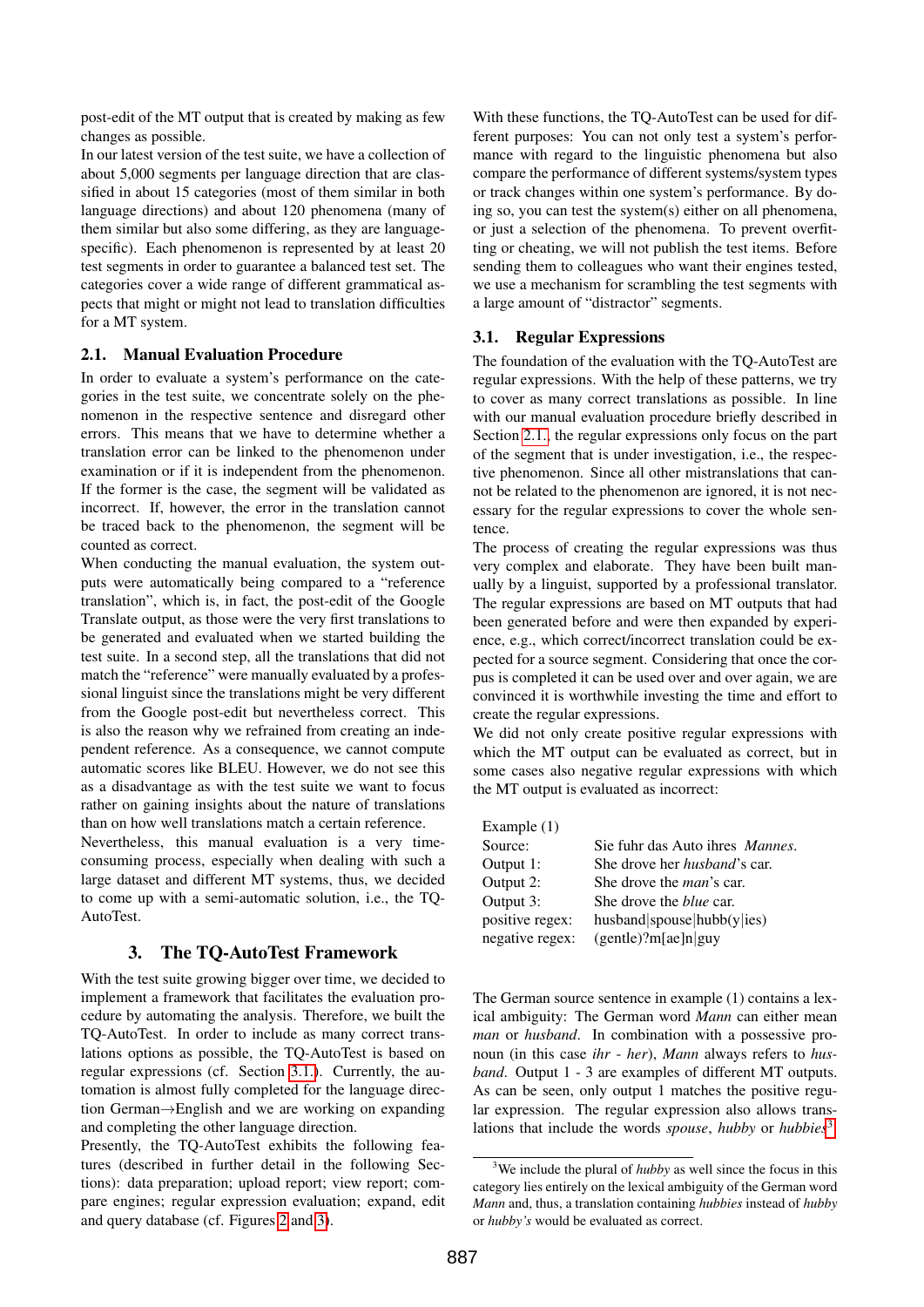| <b>Source</b>             | Category    | <b>Phenomenon</b> | <b>Example Target (raw)</b>      | <b>Target (edited)</b>     |  |
|---------------------------|-------------|-------------------|----------------------------------|----------------------------|--|
| Lena machte sich          | <b>MWE</b>  | Idiom             | Lena [left the field early]. $2$ | Lena left early.           |  |
| früh vom Acker.           |             |                   |                                  |                            |  |
| Lisa hat Lasagne gemacht, | Non-verbal  | Coreference       | Lisa has made lasagne,           | Lisa has made lasagna,     |  |
| sie ist schon im Ofen.    | agreement   |                   | [she] ist already in the oven.   | it is already in the oven. |  |
| Ich habe der Frau         | Verb tense/ | Ditransitive -    | I [have the woman]               | I have given the woman     |  |
| das Buch gegeben.         | aspect/mood | perfect           | of the Book].                    | the book.                  |  |

<span id="page-2-0"></span>Table 1: Example test suite entries German  $\rightarrow$  English (simplified for display purposes).

Output 2 on the other hand matches the negative regular expression and thus would be evaluated as incorrect. Output 3 does not match any of the regular expressions and therefore would be reconsidered in a follow-up manual check (cf. Section [3.2.\)](#page-2-1). A screenshot of a positive match with a regular expression in the TQ-AuteTest can be seen in Figure [1.](#page-3-2)

In order to ensure the syntactical correctness of the regular expressions, the TQ-AutoTest also contains a "RegEx Evaluator" in which regular expressions can be tested for syntactical correctness and completeness. Furthermore, regular expressions can be augmented during the evaluation process.

In addition to the regular expressions, we also implemented a feature for positive and negative tokens. With this feature, a whole sentence (i.e., a MT output) can be added to the database to be matched against in subsequent evaluations. This feature is very convenient for phenomena or segments that are more complex. As a consequence, the database is constantly expanding and covers an increasing amount of possible MT outputs.

Every segment in the database is at least either covered by a regular expression or a negative/positive token, some segments by both. 99% of the segments are covered by a positive regular expression, 40% of the segments are covered by a negative regular expression. Most of the sentences that exhibit a negative regular expression do also feature a positive regular expression. Furthermore, 5% of the segments are currently covered by one or more positive tokens while 48% of the segments are covered by negative tokens. Especially the number of segments featuring negative tokens are increasing with every report when new erroneous translations are evaluated. Thus, the database is constantly growing and the more reports are carried out, the less manual work of inspecting segments that are neither covered by a regular expression nor by a positive/negative token is needed.

# <span id="page-2-1"></span>3.2. Workflow

A typical workflow in the TQ-AutoTest looks as follows (not all steps must necessarily be realized):

Data Preparation An absolute or relative number of sentences from all categories/a selection of categories, resp. from all phenomena/a selection of phenomena is selected randomly (cf. Figure [2\)](#page-3-0) and then scrambled with a random

selection of the distractors, whereby the scramble factor can be selected manually. The resulting data is generated in a text file with an ID.

This text file can then be used for running the translations, e.g., on different types of MT systems, say a phrase-based and a neural MT system, or on different version of one system, e.g., before and after some expected improvement.

Upload Report Once the translations are generated (the order of the sentences must be maintained), a text file with the outputs can be uploaded. With the upload, information about the engine (e.g., Google), the type of engine (e.g., NMT) and further comments must/can be entered, cf. Figure [3.](#page-3-1)

The test sentences are then automatically unscrambled from the distractors and the sentences are evaluated based on the database of regular expressions and tokens.

View Reports In this tab, all reports that have been generated can be viewed and edited. Edited means in this case that sentences that did not match any of the regular expressions or tokens need to be double-checked manually. Correct outputs are shaded in green, incorrect outputs in red and outputs that need to be determined are shaded in yellow. If desired, the evaluation of the manual checking can be added to the database ("Apply Tokens", if it should not be added "Skip Tokens"), cf. Figure [4.](#page-3-3)

Furthermore, a statistic about the amount of correct/incorrect/tbd translations is automatically generated. This statistic contains tables as well as graphs, both of which can be exported.

Compare Engines This function allows for a comparison of different MT systems/system types that generated translations for the same (sub)set of sentences. Hereby, the absolute and relative numbers of correct/incorrect/tbd translations per systems are calculated (1) on the phenomena, (2) on the categories and (3) on average, and are displayed in tables as well as graphs, both of which can be exported as well.

An exported graph with five different MT systems can be found in Section [4.](#page-4-0) as an example.

#### 3.3. Implementation

The web interface is implemented using Play Framework, which is open-source, reactive, flexible, and provides Typesafe so that both research and commercial requirements are supported. The front-end uses bootstrap library to ensure compatibility across browsers and platforms, and the back-end is implemented with

<sup>&</sup>lt;sup>3</sup>Square brackets have been added manually to show the erroneous parts.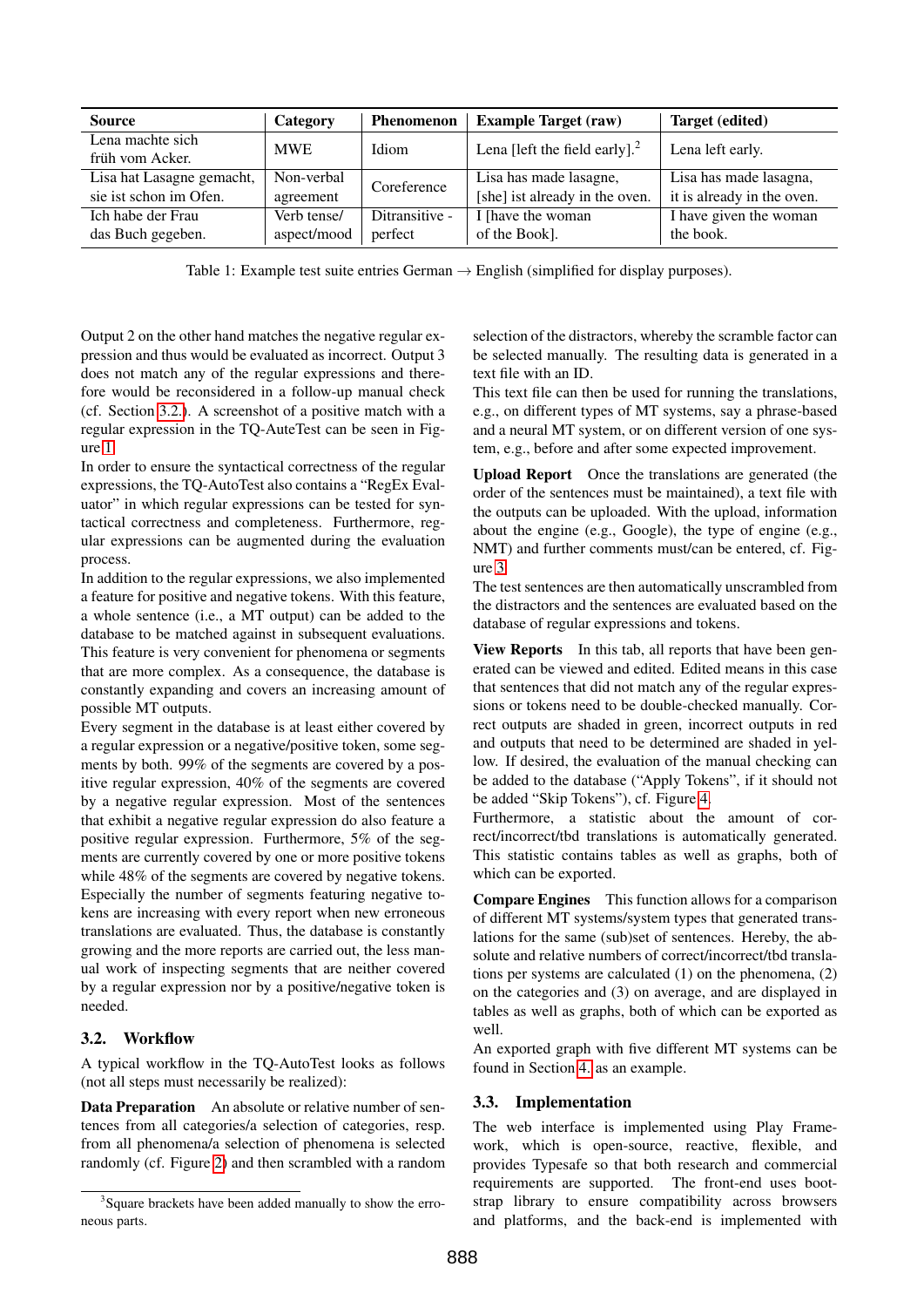| Sie fuhr das Auto ihres Mannes.<br>Source:   |                           |
|----------------------------------------------|---------------------------|
| Translation:<br>She drove her husband's car. |                           |
| <b>Positive Regex:</b>                       | <b>Negative Regex:</b>    |
| husband spouse hubb(y ies)                   | (gentle)?m[ae]n guy<br>d. |
| <b>Positive Tokens:</b>                      | <b>Negative Tokens:</b>   |
|                                              | a1                        |
| Update rules and result                      | <b>m</b> Discard changes  |

<span id="page-3-2"></span>Figure 1: Screenshot: Positive Match with RegEx.

| $QT=21$                                                 |                                                                                                                |  |  |  |
|---------------------------------------------------------|----------------------------------------------------------------------------------------------------------------|--|--|--|
| <b>三</b> Data Preparation<br><b>Upload Report</b><br>L. | Language Direction:<br>$DE->EN$ $\rightarrow$                                                                  |  |  |  |
| <b>View Reports</b>                                     | Generate Sentences per Category/Phenomenon                                                                     |  |  |  |
| ∞<br><b>Compare Engines</b>                             | % from each of these categories<br>Generate<br>sentences or<br>-5<br>all<br>$\rightarrow$                      |  |  |  |
| <b>Regex Evaluator</b><br>ఆ                             | % from each phenomenon in these categories<br>Generate<br>sentences or<br>-5<br>all<br>$\overline{\mathbf{v}}$ |  |  |  |
| <b>Database</b>                                         | Generate<br>% from each of these phenomena<br>sentences or<br>-5<br>$all -+$                                   |  |  |  |

<span id="page-3-0"></span>Figure 2: Screenshot: Data Preparation.

| $QT = 21$                   |                            |                                                                                      |  |  |  |
|-----------------------------|----------------------------|--------------------------------------------------------------------------------------|--|--|--|
| <b>三</b> Data Preparation   | Engine:                    | Google                                                                               |  |  |  |
| Upload Report               | <b>Language direction:</b> | $DE->EN$ $\rightarrow$                                                               |  |  |  |
| <b>New Reports</b>          | Type of engine:            | $NMT \times$                                                                         |  |  |  |
| ∞<br><b>Compare Engines</b> |                            | Use ',' to separate multiple types                                                   |  |  |  |
| <b>E</b> Regex Evaluator    | <b>Report file:</b>        |                                                                                      |  |  |  |
|                             |                            |                                                                                      |  |  |  |
| <b>Database</b>             | Template id:               | Important! Please add template id manually if it wasn't inferred from the file name! |  |  |  |
| <b>New Sentence</b><br>۰    | <b>Comment:</b>            |                                                                                      |  |  |  |
|                             |                            | Upload                                                                               |  |  |  |

<span id="page-3-1"></span>Figure 3: Screenshot: Upload Report.

| <b>Z</b> Apply Tokens <b>O</b><br><b>4</b> Skip Tokens |                    |                                                |           |                   |                                        |  |
|--------------------------------------------------------|--------------------|------------------------------------------------|-----------|-------------------|----------------------------------------|--|
|                                                        |                    |                                                |           |                   |                                        |  |
| $\bullet$                                              | ▲<br>ID data point | Source                                         | Category  | Phenomenon        | Translation                            |  |
|                                                        |                    |                                                |           |                   |                                        |  |
| А                                                      | 00005001           | Er hob die Tür aus den Angeln.                 | Ambiguity | Lexical ambiguity | He lifted the door.                    |  |
| J                                                      | 00005002           | Die Tür hing schief in den Angeln.             | Ambiguity | Lexical ambiguity | The door hung obliquely in the hinges. |  |
| ×                                                      | 00005003           | Die Angeln der Tür quietschten beim<br>Öffnen. | Ambiguity | Lexical ambiguity | The angling of the door creaked open.  |  |

<span id="page-3-3"></span>Figure 4: Screenshot: View Reports.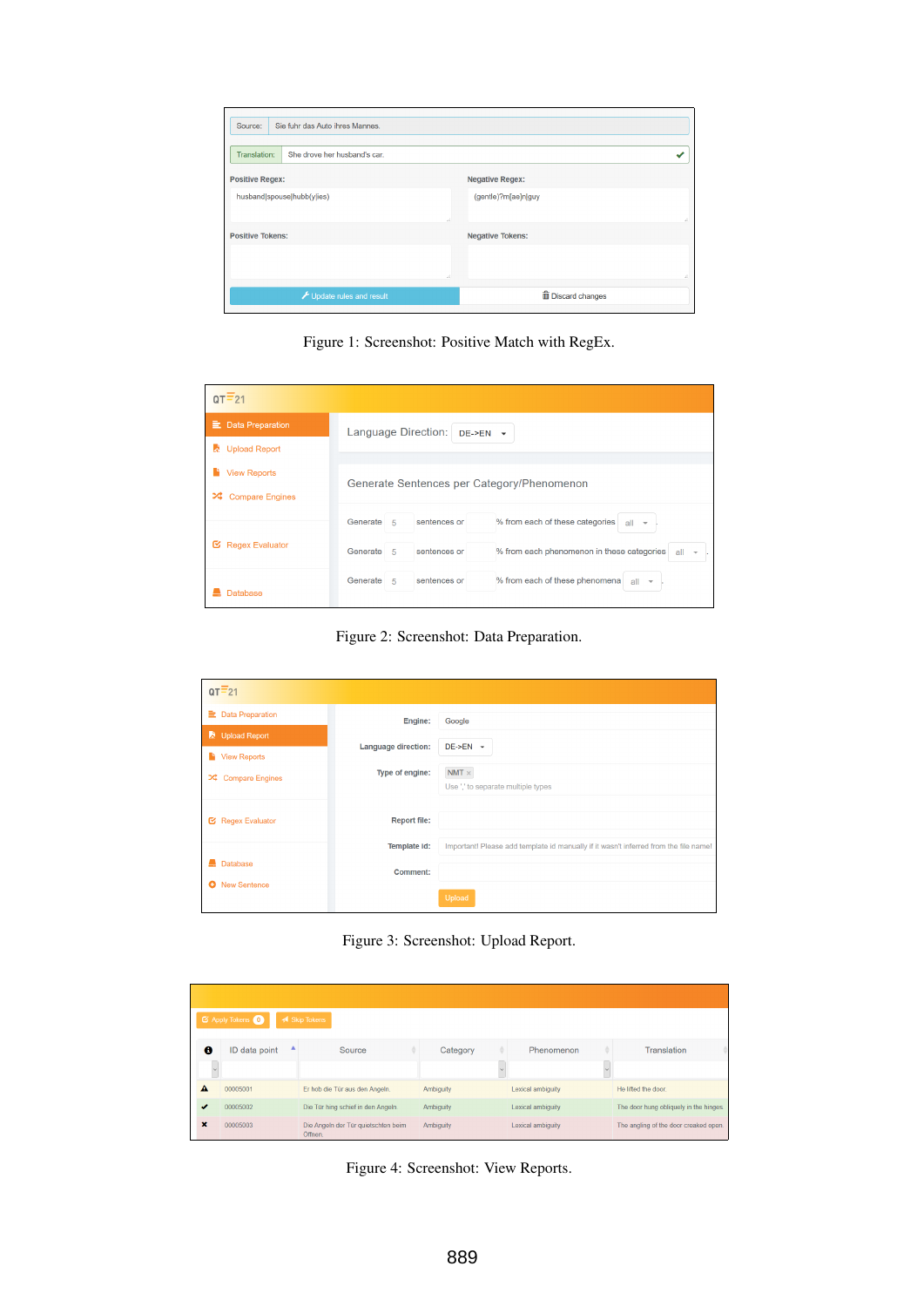Scala. Both templates and test results are stored in Mysql database. The software can be downloaded at [https://gitlab.com/QT21/QT21-Resources/](https://gitlab.com/QT21/QT21-Resources/tree/master/Tools/TQ-AutoTest) [tree/master/Tools/TQ-AutoTest](https://gitlab.com/QT21/QT21-Resources/tree/master/Tools/TQ-AutoTest). Note that the test items themselves are not part of the available resources as the purpose of the test set is to test different systems on the same test set.

#### 4. Example of Use

<span id="page-4-0"></span>To exemplify TQ-AutoTest, we have compared of the performance of five different MT systems "as-is". The systems we investigated are (1) a neural MT system built by the University of Edinburgh<sup>[4](#page-4-2)</sup>,  $(2)$  the "old" Google Translate phrase-based statistical MT system (cf. Section [2.\)](#page-0-0), (3) the "new" Google Translate NMT system, (4) the DeepL NMT system<sup>[5](#page-4-3)</sup> and (5) the rule-based MT system Lucy in a completely unadapted version [\(Alonso and Thurmair, 2003\)](#page-5-4).

The results of the comparison can be found in Figure [5](#page-5-5) and [6.](#page-5-6) Percentage values in boldface indicate that the respective system is significantly better on the particular phenomenon under investigation with a 0.95 confidence level. We calculated the statistical significances by means of a Z-test.

The numbers of instances of segments on the different categories vary strongly. This is due to the fact that we wanted to include the PBMT Google Translate system and we did not have translations of all the segments that are now included in our TQ-AutoTest from this system. We are aware of the fact that the high variety in the numbers of instances (especially the high number of instances in the category verb tense/aspect/mood) creates a bias in the average score. For example, the unadapted Lucy system achieves the highest average score. This high average score is linked to the fact that Lucy is the best-performing system on the category verb tense/aspect/mood. Since Lucy is a rule-based system, many of the rules regarding verb paradigms are probably implemented in the grammar of the system.

Again, we want to stress that it is not our goal to find the "once-and-for-all winning system" with this comparison. The numbers shown here do not represent the corpus frequency of the phenomena. They do solely show tendencies the systems reveal towards the categories that we have tested. Our goal is to provide analytical insights into the systems' strengths and weaknesses in terms of (linguistic) phenomena.

The DeepL system, which is a quite new system, is being promoted as generating better MT outputs than the current Google Translate system. Our numbers support this claim. The Edinburgh NMT system is an almost equal competitor, coming close to the Google NMT average. The Google Translate PBMT system, however, cannot compete with the other systems in this experiment and is the only system that has an average score of less than 50%.

Turning to the scores of the different categories, it becomes clear that the systems perform quite differently on the grammatical phenomena. There are categories in which all of the systems perform quite similar, as for example named entity & terminology. In this category, the scores range from 70.2% to 78.6 %. In other categories as long distance dependency (LDD) & interrogatives on the other hand, the scores range from 39.0% to 77.3%.

These insights can now serve as inspiration for developers to modify the systems (or the training data) in order to improve their performance. We take the findings introduced here as evidence that it is time to complement the reference-based evaluation of MT systems that work well in the laboratory with a reference-independent, more analytical evaluation that can be applied in situations where one does not have full control over the systems, test corpora, where no references are available or where one wants to compare systems just as they are. With our TQ-AutoTest, we provide a tool that semi-automates this more complex evaluation procedure.

# 5. Conclusion and Outlook

<span id="page-4-1"></span>In this paper we have presented TQ-AutoTest, a framework that supports the analytical evaluation of (machine) translations using test suites. Our current test suites comprise about 5000 test items for the language pair German– English in both directions. The framework supports the creation of tests and the evaluation of the translation results using regular expressions. The expressions classify the results as correct, incorrect or requiring a manual check. From our experience, all errors can be checked with regular expressions. As one would expect, e.g, word errors are easier to code than, e.g., grammatical errors. For verb paradigms, we list all possible sentences in the regular expressions as this has turned out to be easier than creating complex regular expressions. We see this as the beginning of more research in the direction we have indicated.

Seen that in previous experiments, we have classified all errors fully manually, the regular expressions provide a drastic reduction of manual labor. After finalizing the regular expressions, we will conduct more tests of the tool. Looking into the future, the approach allows for a number of extensions. Obvious possibilities are more languages and including also domain-specific test suites. Both will be manual work, but given the experience and example we have created will hopefully speed up the process.

It is also imaginable to extend the approach to other NLP applications such as dialogue (Chatbots). We have a concrete request by an industry partner to explore the possibility of evaluating meeting translations that we are currently pursuing.

#### 6. Acknowledgements

We heartily thank Prof. Silvia Hansen-Schirra (Johannes Gutenberg-Universität Mainz) and her team as well as Kim Harris (text  $&$  form) for their very valuable support in the creation of the test suite. We also thank our colleague He Wang for helping with the implementation of the tool.

This article has received support from the EC's Horizon 2020 research and innovation programme under grant agreements no. 645452 (QT21) and by the German Federal Ministry of Education and Research (BMBF) through the project BBDC (01IS14013E).

<span id="page-4-2"></span> $A<sup>4</sup>A$  detailed description of the setup of the system can be found in [\(Sennrich et al., 2016\)](#page-6-8).

<span id="page-4-3"></span><sup>5</sup><https://www.deepl.com/translate>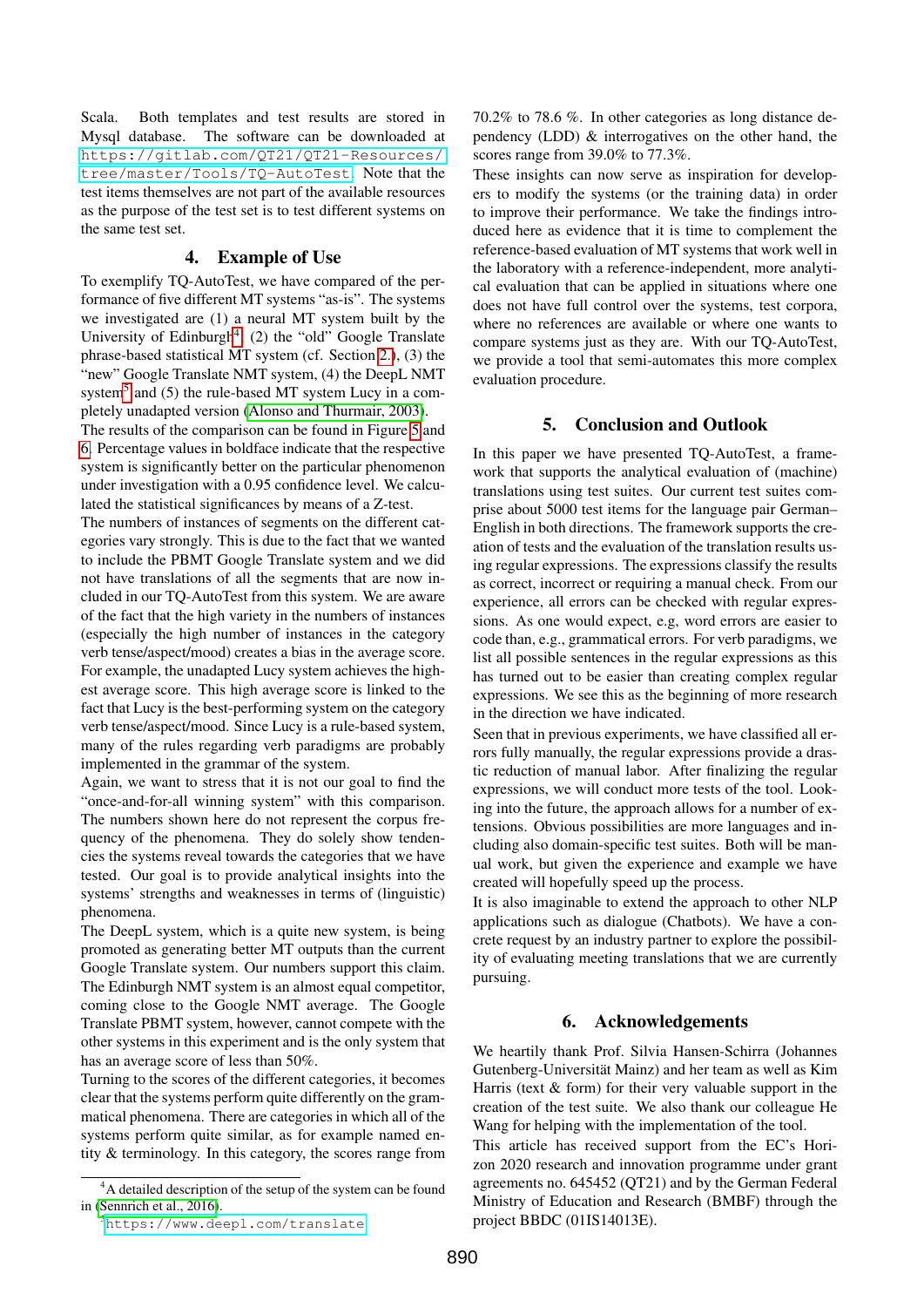|                                    | #    | Edinburgh (NMT) | Google (PBMT) | Google (NMT) | DeepL (NMT) | Lucy (RBMT) |
|------------------------------------|------|-----------------|---------------|--------------|-------------|-------------|
| Ambiguity                          | 80   | 51.2%           | 67.1%         | 64.6%        | 74.7%       | 60.0%       |
| <b>False friends</b>               | 36   | 55.6%           | 72.2%         | 69.4%        | 83.3%       | 63.9%       |
| Verb valency                       | 47   | 51.1%           | 46.8%         | 57.4%        | 91.5%       | 27.7%       |
| Verb tense/aspect/mood             | 4475 | 66.1%           | 46.1%         | 69.0%        | 71.6%       | 83.0%       |
| Non-verbal agreement               | 41   | 65.9%           | 75.6%         | 90.2%        | 92.7%       | 51.2%       |
| Punctuation                        | 60   | 31.7%           | 81.7%         | 45.0%        | 43.3%       | 25.0%       |
| Subordination                      | 91   | 52.7%           | 61.5%         | 74.7%        | 72.5%       | 33.0%       |
| <b>MWE</b>                         | 36   | 36.1%           | 58.3%         | 41.7%        | 66.7%       | 25.0%       |
| LDD & interrogatives               | 172  | 62.2%           | 39.0%         | 69.2%        | 77.3%       | 51.7%       |
| Named entitiy & terminology        | 84   | 78.6%           | 72.6%         | 75.0%        | 81.0%       | 70.2%       |
| <b>Coordination &amp; ellipsis</b> | 80   | 63.7%           | 32.5%         | 56.3%        | 58.8%       | 32.5%       |
| Negation                           | 9    | 100.0%          | 55.6%         | 100.0%       | 77.8%       | 88.9%       |
| Composition                        | 46   | 67.4%           | 78.3%         | 73.9%        | 95.7%       | 80.4%       |
| <b>Function word</b>               | 73   | 65.8%           | 53.4%         | 63.0%        | 89.0%       | 24.7%       |
| Sum                                | 5330 | 3460            | 2554          | 3654         | 3854        | 4109        |
| Average                            |      | 64.9%           | 47.9%         | 68.6%        | 72.3%       | 77.1%       |
|                                    |      |                 |               |              |             |             |

<span id="page-5-5"></span>Figure 5: Exported table: compared Engines on the categories.



<span id="page-5-6"></span>Figure 6: Exported graph: average values of compared engines.

# 7. Bibliographical References

- <span id="page-5-4"></span>Alonso, J. A. and Thurmair, G. (2003). The Comprendium Translator system. In *Proceedings of the Ninth Machine Translation Summit*, New Orleans, Louisiana, USA, September.
- <span id="page-5-1"></span>Bentivogli, L., Bisazza, A., Cettolo, M., and Federico, M. (2016). Neural versus phrase-based machine translation quality: a case study. *CoRR*, abs/1608.04631.
- <span id="page-5-3"></span>Beyer, A., Macketanz, V., Williams, P., and Burchardt, A. (2017). Can Out-of-the-box NMT Beat a Domaintrained Moses on Technical Data? In *Proceedings of the 20th Annual Conference of the European Association for Machine Translation (EAMT): User Studies*

*and Project/Product Descriptions*, pages 41–46, Prague, Czech Republic, May.

- <span id="page-5-2"></span>Burchardt, A., Macketanz, V., Dehdari, J., Heigold, G., Peter, J.-T., and Williams, P. (2017). A Linguistic Evaluation of Rule-Based, Phrase-Based, and Neural MT Engines. *The Prague Bulletin of Mathematical Linguistics*, 108(1):159–170.
- <span id="page-5-0"></span>Guillou, L. and Hardmeier, C. (2016). Protest: A test suite for evaluating pronouns in machine translation. In Nicoletta Calzolari (Conference Chair), et al., editors, *Proceedings of the Tenth International Conference on Language Resources and Evaluation (LREC 2016)*, Paris, France, may. European Language Resources Association (ELRA).